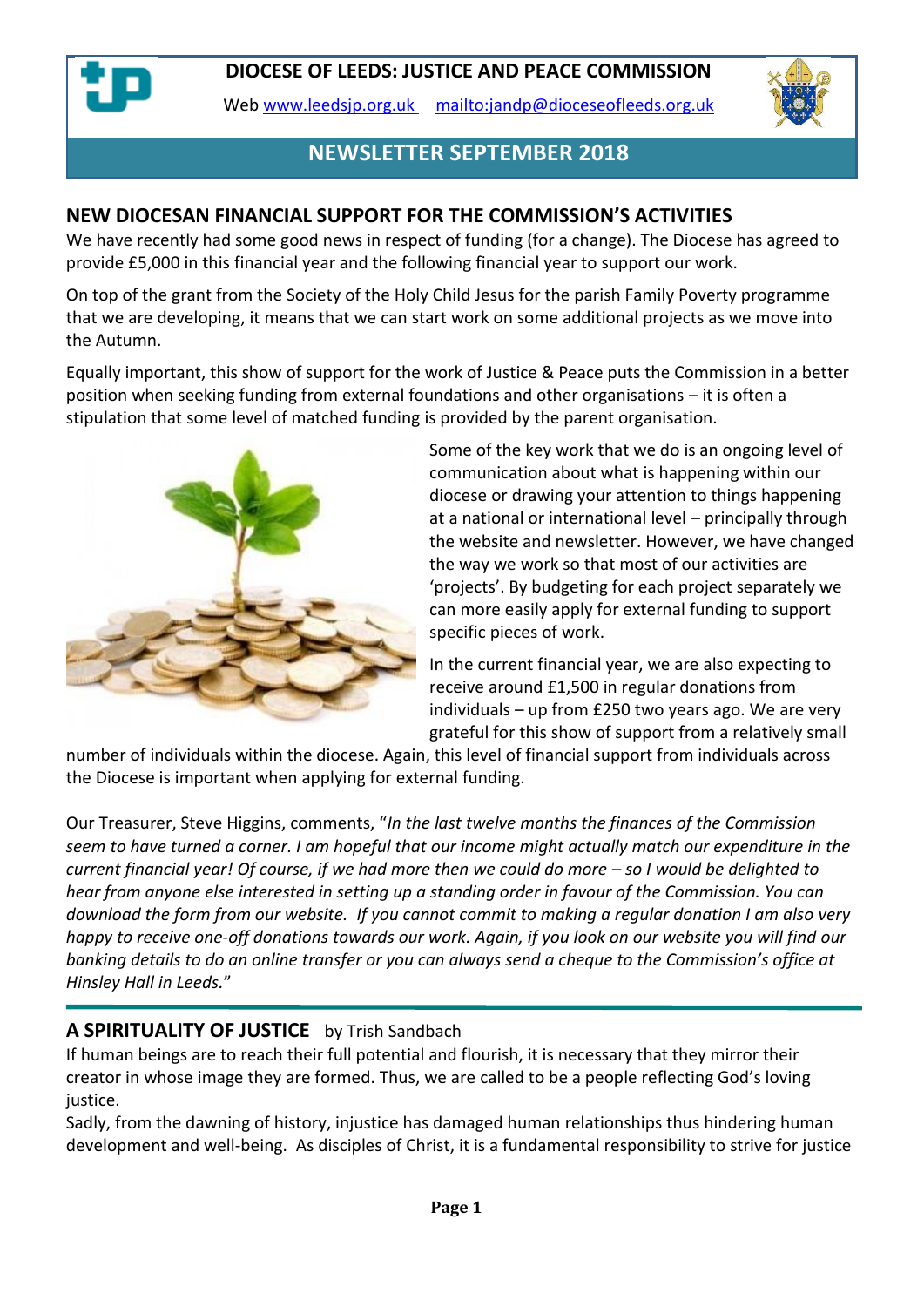

Web [www.leedsjp.org.uk](http://www.leedsjp.org.uk/) <mailto:jandp@dioceseofleeds.org.uk>



## **NEWSLETTER SEPTEMBER 2018**

in all our relationships: with the whole of created life which Saint Francis recognised as our sisters and brothers.

The damage caused by relationships fractured through injustice and the harmony which is fruit of just relationships is especially evident in our interaction with the created order.

Whose heart does not sing when watching a glorious sunset or seeing the first snowdrops of spring? As many mystics, saints and theologians have noted, it is the beauty, diversity and wonder of the natural world which attracts and nurtures us. This necessarily depends upon our having a just relationship with the Earth, our common home, since all living things are connected and interdependent and are the work of our loving Creator. When all these are moving and dancing in harmony they reflect something of God.



All living things have their intrinsic rights and are valuable in themselves: when we deface or abuse them it is not merely a legal or environmental issue; it is a matter of injustice and therefore a moral one.

Pope Francis, because of a deep concern for the whole of God's creation, addressed these matters in his recent encyclical, 'Laudato Si.' We are urged to listen to the cry of the poor and of the Earth Depletion of resources, extinction of species, extremes of weather causing droughts, famine and

floods are the visual signs of an unjust disregard for the intrinsic rights of the fauna and flora of the Earth. The rape of our Planet and its resources, organic and inorganic, is destroying not only our relationships with the Earth but also those between individuals, corporations and communities, which result in an ever deepening disconnect between rich and poor. Our global distress and pain finds all their roots in the unjust relationships between human beings and the created order.

The unjust distribution of the world's resources, which is creating an increasing number of people in poverty, is significantly augmented by climate change for which they are not responsible. Overconsumption and greed destroy the essential elements of land and sea on which they depend for survival.

A spirituality of justice demands an "ecological conversion", involving transformation, repentance: reflection and prayer, both individually and in community. Being counter-cultural in a consumerist society needs companionship, and the development of the virtues of gratitude and "enoughness". It is only by adopting just attitudes and relationships that we can safeguard our planet and give hope to future generations.

Justice is love in action and we are called by Jesus to love one another. It is an inalienable part of a truly Christian spirituality.

Trish is a member of the J&P Commission and a parishioner of St.Benedict's Garforth, where she is involved in their Live Simply group.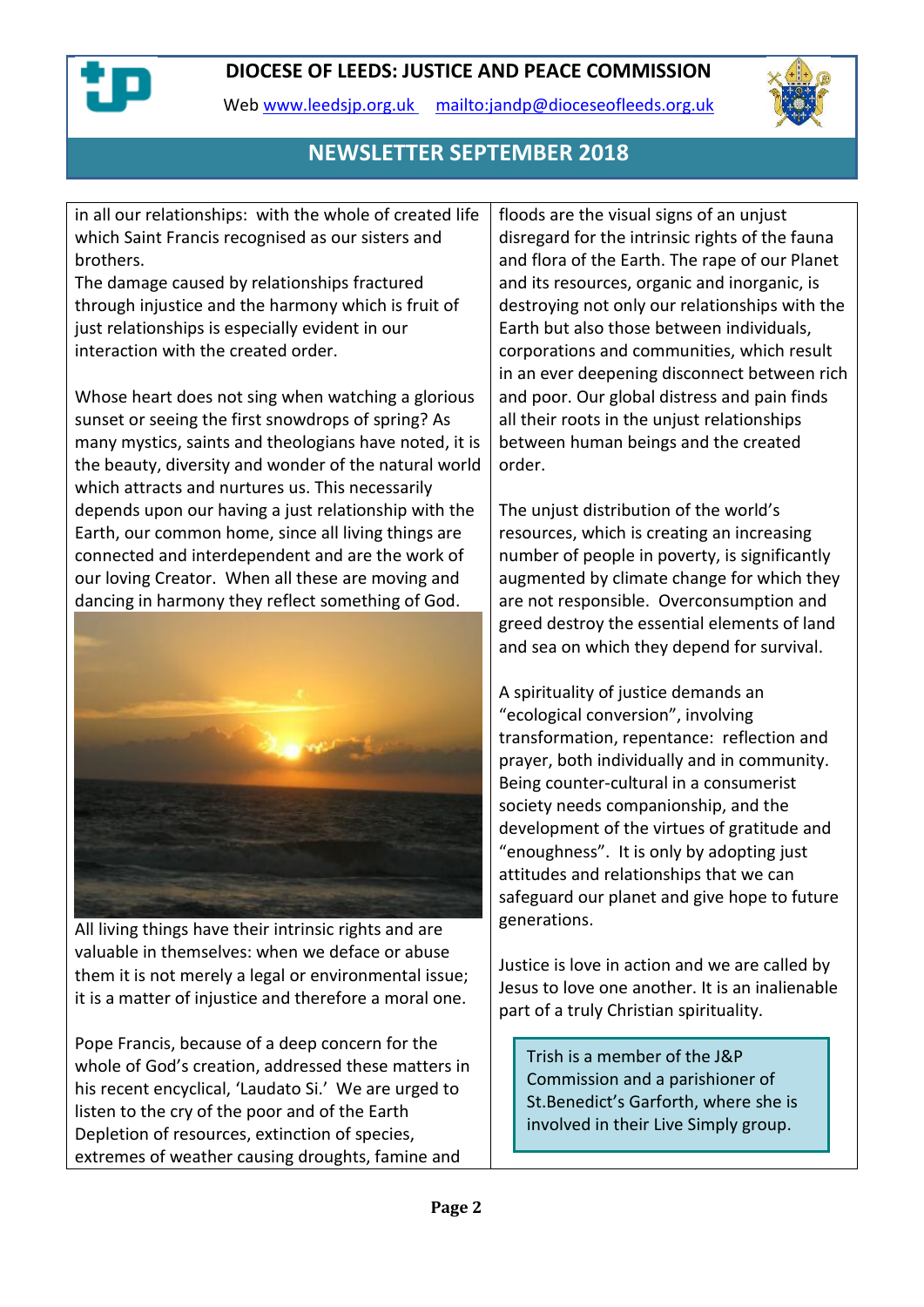

Web [www.leedsjp.org.uk](http://www.leedsjp.org.uk/) <mailto:jandp@dioceseofleeds.org.uk>



# **NEWSLETTER SEPTEMBER 2018**



# Just Spirituality

# **Autumn Day of Reflection**



Saturday 20 October 2018 10:00 (Mass) until 3pm Good Shepherd Parish Centre, Mytholmroyd

Take time out to join us to reflect more deeply on action for Social Justice in this Day of Reflection led by Fr Michael Doody, Vocations Director for the Leeds Diocese.

This event is free to attend but please book places by Emailing jandp@dioceseofleeds.org.uk

Our venue is right next door to Mytholmroyd station. If you can offer a lift or need a lift then please tell us when booking and (nothing guaranteed) we will try and sort out an arrangement.

The day starts at 10:00 with the normal Saturday mass for the Good Shepherd church community. Everyone is asked to bring some food that can be shared at lunchtime. Teas & coffees will be provided. There will be two talks by Fr Doody with time for private reflection and some time for discussion as well.

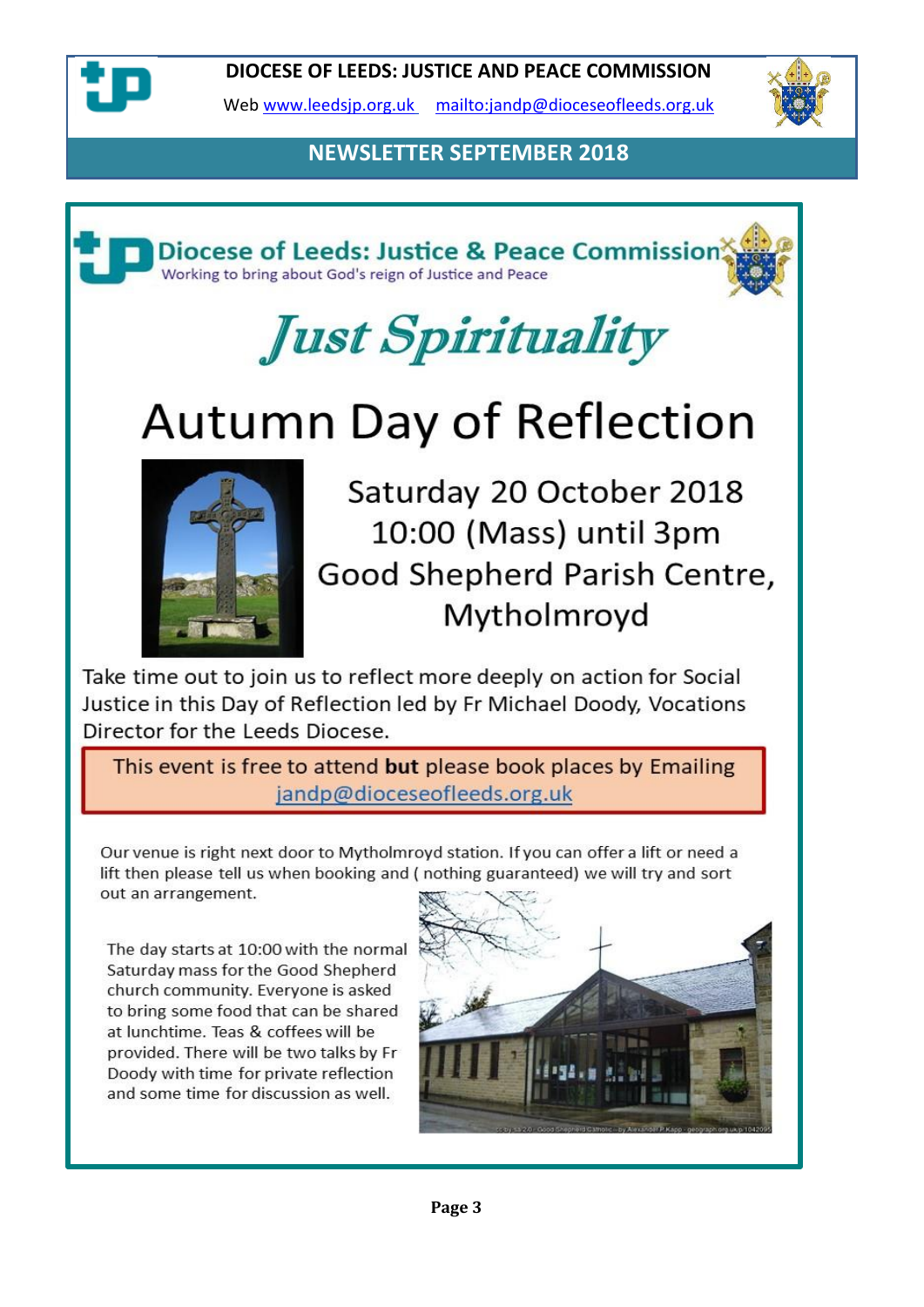

Web [www.leedsjp.org.uk](http://www.leedsjp.org.uk/) <mailto:jandp@dioceseofleeds.org.uk>



## **NEWSLETTER SEPTEMBER 2018**



#### **FAMILY POVERTY PARISH PROGRAMME PROGRESS**

We are working with Church Action on Poverty to produce a series of 5 meetings to be undertaken in parish groups to explore issues of family poverty.

We now have drafts of the materials and they are being reviewed by the Project Steering Group. We are hoping to try out the programme on a pilot basis in the Craven district of N Yorkshire, Bradford and Leeds, starting later in the Autumn.

Many parishes already do a lot to help low income families in their area through SVP conferences, the UCM and other organisations. We commonly talk about the 'Catholic Family' and family values are very important in the life of the Church. One of the biggest threats the Commission sees to those values today is the strain put on families by having to work in insecure jobs where you do not know from one week to the next whether you will have enough money to properly feed and clothe your children. Yes – this is Yorkshire in 2018 that we are talking about. Ask an SVP member if you find it difficult to believe.

This set of meetings is about exploring the dignity of the human person and getting to grips with the public policy and systems that deny families that dignity and considering what we can do as Church to change the situation. We welcome expressions of interest from other parishes – just email the Justice and Peace office and someone will get in touch.

#### **SEASON OF CREATION**

The World Day of Prayer for the Care of Creation was on September 1<sup>st</sup>. However, if you missed this



then there is still the opportunity to help your community reflect more on our relationship with the rest of God's creation as the Season of Creation runs until October 4<sup>th</sup> (Feast of St Francis of Assisi).

During this time parishes are especially asked to keep in mind our duty of care towards all of God's creation. Simple ways to do this could be including a prayer of Intercession about trying to live more sustainably with the Earth. Perhaps it is time to take the plunge and learn a new hymn? – Church music has come a long way since 'All things bright and beautiful'! (take a look at

Marty Haugen's 'God of Day and God of Darkness, for instance).

The theme for this year's celebration is "walking together," and there are endless ways for your community to show it is on a journey toward better care of our common home.

For ideas about prayers to use and other resources see CAFOD's range of resources about *Laudato Si <https://cafod.org.uk/Pray/Laudato-Si-encyclical> or take a look at the Season of Creation website <http://seasonofcreation.org/>*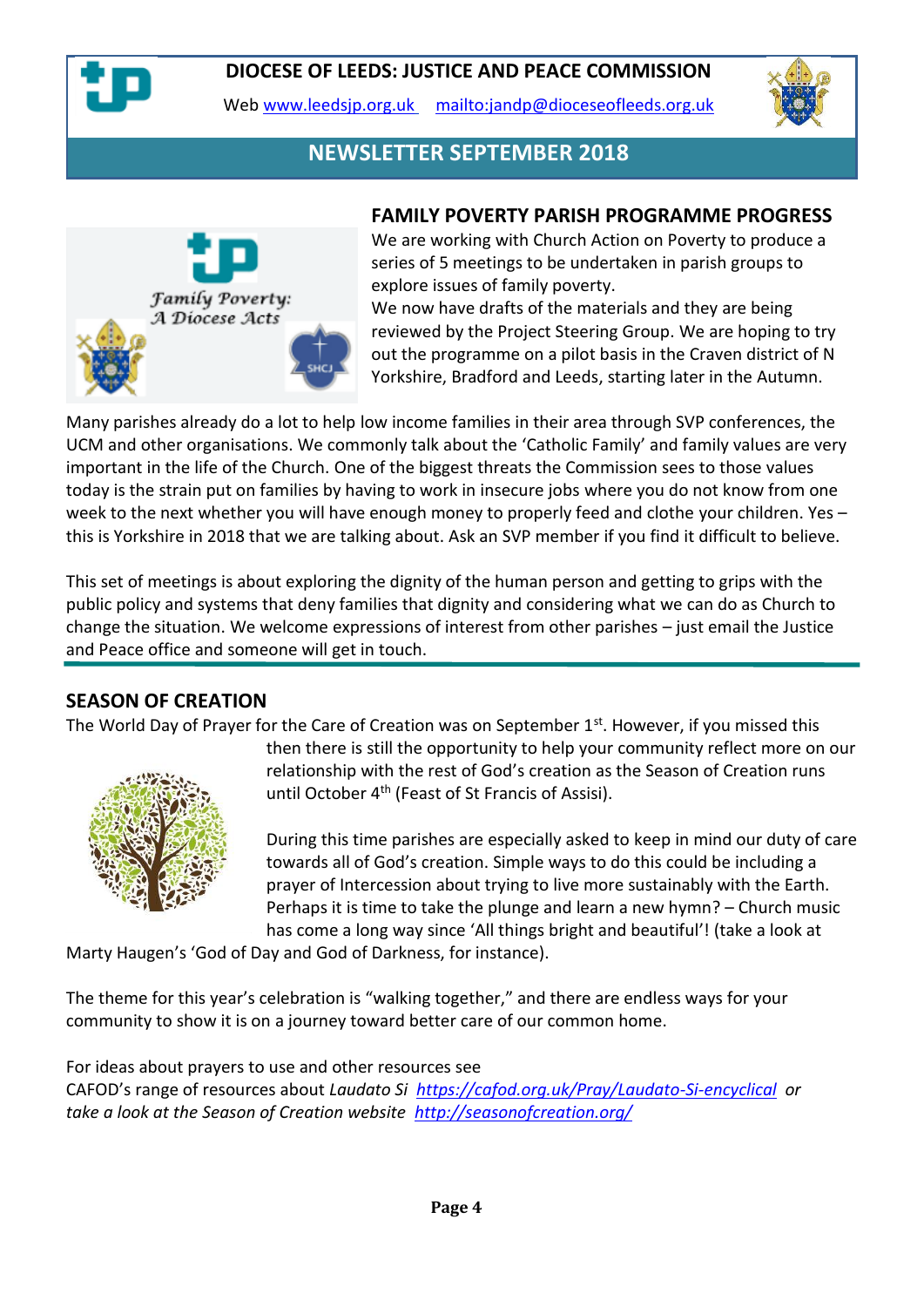

Web [www.leedsjp.org.uk](http://www.leedsjp.org.uk/) <mailto:jandp@dioceseofleeds.org.uk>



### **NEWSLETTER SEPTEMBER 2018**

#### **CARITAS LEEDS ONE YEAR ON: REFLECTION DAY**

Caritas in the Leeds Diocese was launched one year ago in September and their plan included getting together one year on to review what the needs are in our local areas, what local parishes are already doing and what needs remain unmet. This event has now been organised and the details are:



# **CARITAS LEEDS DAY OF REFLECTION Saturday 6th October 2018 Notre Dame 6th Form College St Mark's Avenue, Leeds LS2 9BL 10:00 – 15:00**

FAITH THROUGH LOVING SERVICE Please bring a packed lunch

Refreshments and registration will both be available from 09:30.



After some opening prayers led by Bishop Marcus, there will be an introduction to Pope Francis's Apostolic Exhortation *Gaudete et Exsultate* (On the call to Holiness in the Modern World) followed by small group discussions about the implications.

some topics in more detail in small group work including families and young people, homelessness, ex-offenders and prisoners, disabled people, older people and asylum seekers and refugees.

After lunch the Diocesan Youth Service will present a showcase of the Faith in Action programme which has recently been introduced in this Diocese for young people. With some more opportunity for small group discussions around Faith in Action followed by the official launch of some diocesan initiatives, there will be some closing prayers and the event is expected to finish ahead of 3pm, with time for talking to one another at the end.

There will also be the opportunity to explore

To book a place (attendance is free but anyone coming is asked to register so Caritas have an idea of numbers) please either email [joseph.cortis@dioceseofleeds.org.uk](mailto:joseph.cortis@dioceseofleeds.org.uk) or register via Eventbrite using this link<https://tinyurl.com/yayzwsxq>

Everyone coming is asked to bring a packed lunch with them.

#### **REMEMBRANCE IS NOT ENOUGH** by Joe Burns

Last month Tim Devereux wrote why he thought that 'Remembrance is not enough'. One main point is that it is right to remember all those soldiers killed in conflict, but we must also remember all the civilians who have been killed

and all those whose lives have been shattered because of conflict. In our own time all those refugees fleeing the conflict in Syria and the Rohingya Muslims fleeing oppression in Myanmar are just two examples.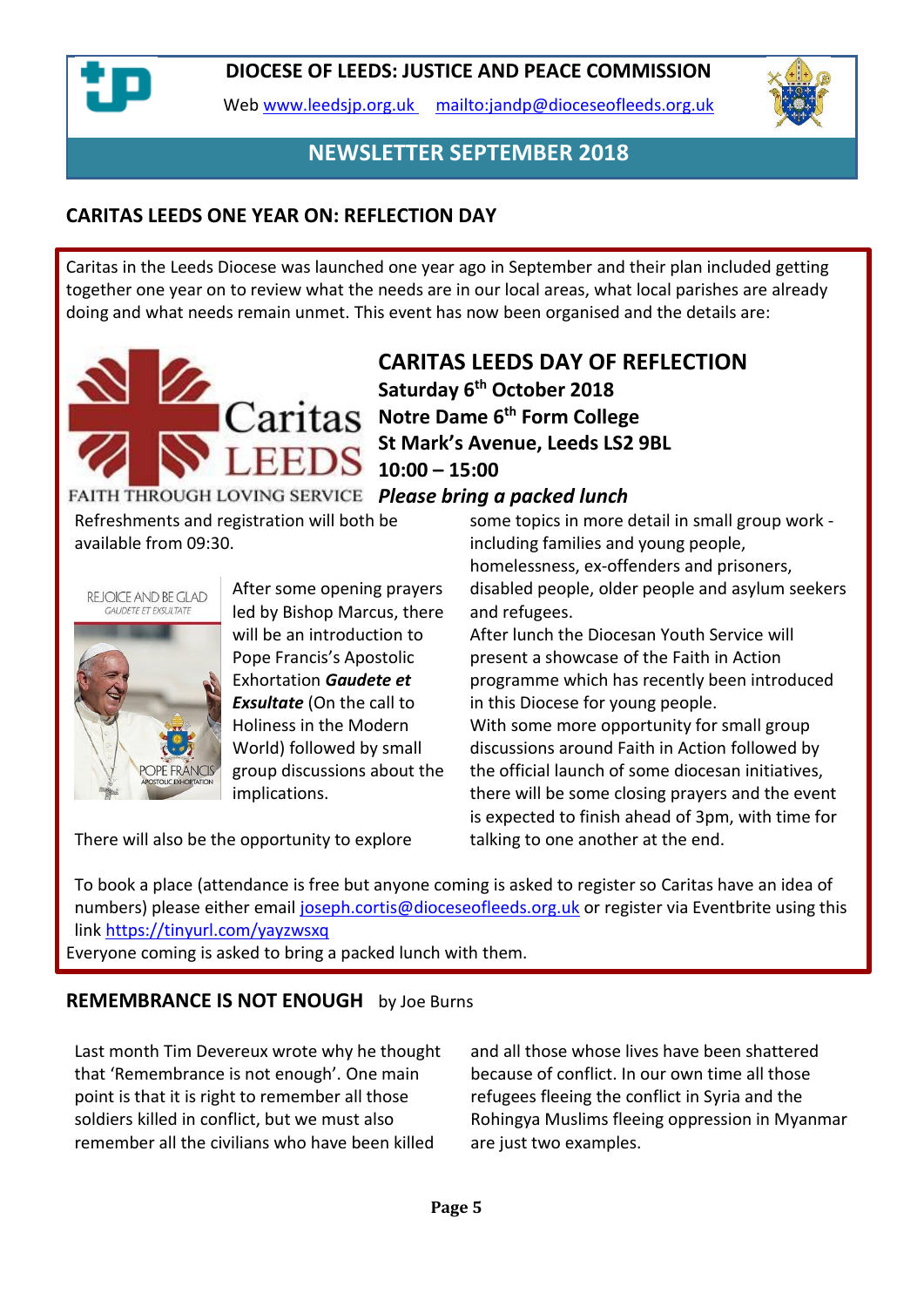

Web [www.leedsjp.org.uk](http://www.leedsjp.org.uk/) <mailto:jandp@dioceseofleeds.org.uk>



#### **NEWSLETTER SEPTEMBER 2018**

Moreover, just because there has been a declaration of an end to hostilities in a conflict does not mean that there is 'peace'; far from it.

At the end of the First World War the punitive reparations demanded by the Western Allies resulted in the great hardship endured in Germany in the 1920's which led, ultimately, to the rise of Nazism and the horrors of the Second World War. Learning lessons from this, the Marshall Plan ensured that there was no repeat of this situation in the period following the end of World War II. It is a sign of hope that, sometimes, we can learn lessons from history (Something that seems particularly relevant in 2018).

We often talk about 'building the peace' and this is another reason why remembrance is not enough. So many people are traumatised by conflicts that some are never able to achieve a fulfilling life again whilst for others it may take the rest of their lives. This is one element, at a personal level, of building the peace. Peacemaking, something that Jesus singles out in his Sermon on the Mount, is a *process –* an ongoing set of actions. It is the responsibility of all of us who call ourselves Christians.

What does that mean we have to do? Well, it is no accident that within the Catholic Church the word 'Peace' is so often accompanied by the word 'Justice'. This is because the Gospel of Jesus points us to working for Justice as the way to engage in this process of 'peacemaking'. Our religion obliges us to involve ourselves in civil society to ensure that the foundations of peace – just laws, structures, ways of working and supporting the poorest in our society  $-$  are ones that are enacted through public policy.

To help explore some of these wider aspects of Remembrance and peacemaking the Commission is working with the Leeds Pax Christi group. Towards the end of September we will be publishing a short booklet with some liturgical suggestions for exploring these wider aspects and with some prayer suggestions for use around the time of Remembrance Sunday.

Also, the Leeds Pax Christi group has organised a service called 'Remembrance is not Enough' for the 10 November at which the Anglican Theologian Andrew Shanks will speak. The details are given below



# **Centenary of the end of World War I: Remembrance is Not Enough Saturday 10 November 2018 at 2:30 pm**

Mill Hill Chapel, City Square, Leeds LS1 5EB

A special service of more than just Remembrance on the eve of the centenary of the 'War to end all wars'. The guest speaker at this service will the Anglican theologian Andrew Shanks.

The Justice & Peace Commission are working with the Leeds Pax Christi Group to put on this event and prepare a special liturgy booklet that will be shared across parishes in the Leeds Diocese. This should be available around the end of September.

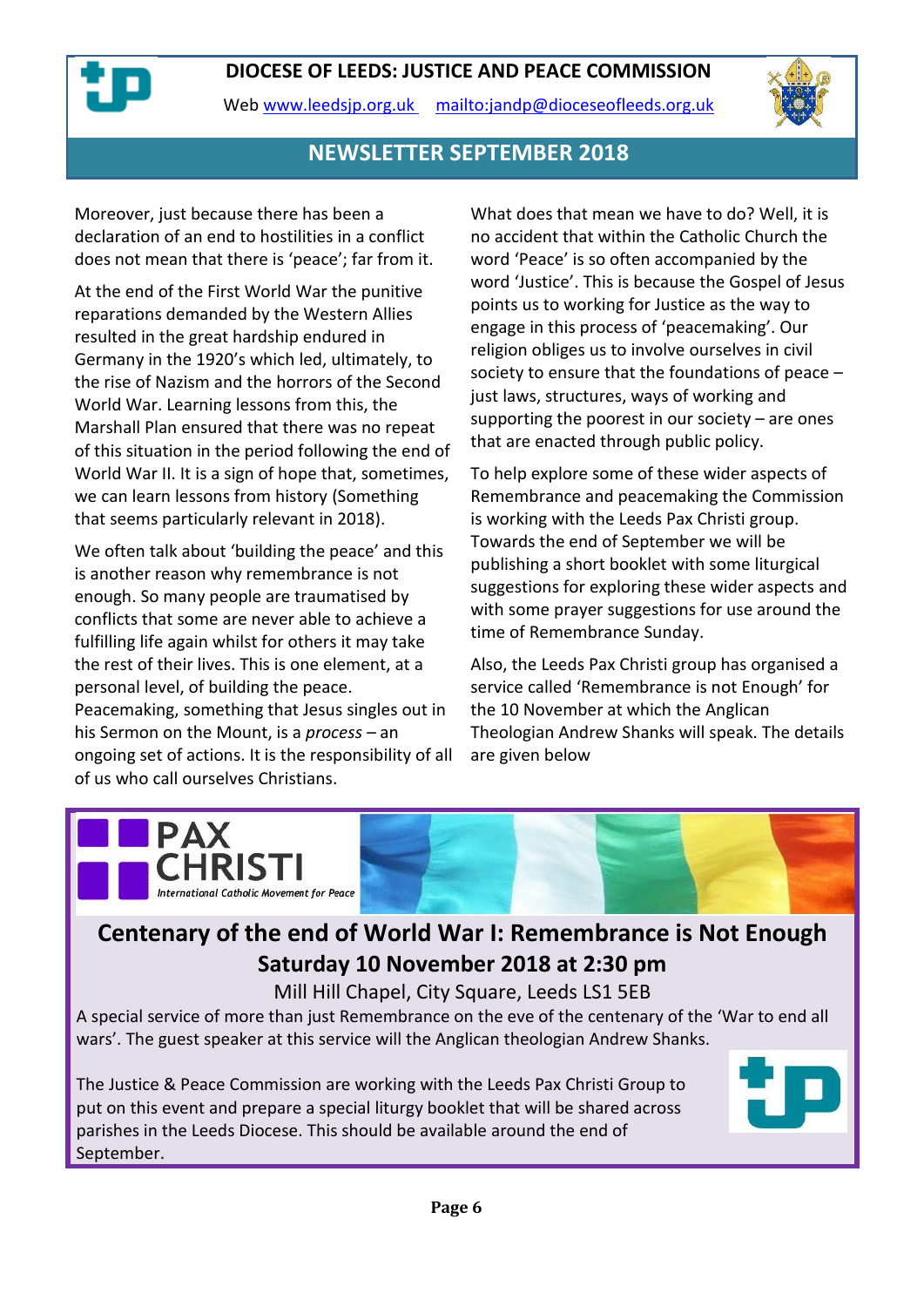Web [www.leedsjp.org.uk](http://www.leedsjp.org.uk/) <mailto:jandp@dioceseofleeds.org.uk>



#### **NEWSLETTER SEPTEMBER 2018**

#### **REFLECTION: ALL NATURE POINTS TO GOD'S LOVE**

All nature conceals its great secrets and cannot reveal its hidden wisdom and profound beauty if we do not listen carefully and patiently. John Henry Newman sees nature as a veil through which an invisible world is intimated. He writes:

"The visible world is…the veil of the world invisible…so that all that exists or happens visibly, conceals and yet suggests, and above all subserves, a system of persons, facts, and events beyond itself".

How differently we would live if we were constantly aware of this veil and sensed in our whole being how nature is ever ready for us to hear and see the great story of the Creator's love, to which it points. The plants and animals with whom we live teach us about birth, growth, maturation and death, about the need for gentle care, and especially about the importance of

**EVENTS**

patience and hope….



It is sad that in our days we are less connected with nature and we no longer allow nature to minister to us. We so easily limit ministry to work for people by people. But we could do an immense service to our world if we would let nature heal, counsel and teach again. I often wonder if the sheer artificiality and ugliness with which many people are surrounded are not as bad or worse than their interpersonal problems.

*Henry Nouwen: Clowning in Rome*

| EVENIS                            |                                                                                                                                                                                                                                                                                                        |
|-----------------------------------|--------------------------------------------------------------------------------------------------------------------------------------------------------------------------------------------------------------------------------------------------------------------------------------------------------|
| فتشادله<br>$01$ Sep $-$<br>04 Oct | <b>SEASON OF CREATION</b><br>The time in the Church's year when we especially remember our relationship with the rest of<br>God's creation. How sustainably are we living as individuals, communities and countries? See<br>page 4 for suggestions for how you might include this into your liturgies. |
| والشامامات<br>Tue 11 Sep          | J&P COMMISSION MEETING 7pm - 9pm<br>Anyone from the Leeds Diocese is welcome to come along to one of our Commission meetings.<br>If you would like to attend simply email jandp@dioceseofleeds.org.uk and we will send you the<br>details.                                                             |
| واماماما<br>Wed 12 Sep            | <b>PALESTINE - HOW CAN WE MAKE A DIFFERENCE?</b><br>Mill Hill Unitarian Chapel, City Square, Leeds 18:30 - 20:00<br>This is a Sabeel in Yorkshire meeting, open to all, and will be a discussion exploring ideas,<br>possibilities and campaigns. Refreshments available from 6pm                      |